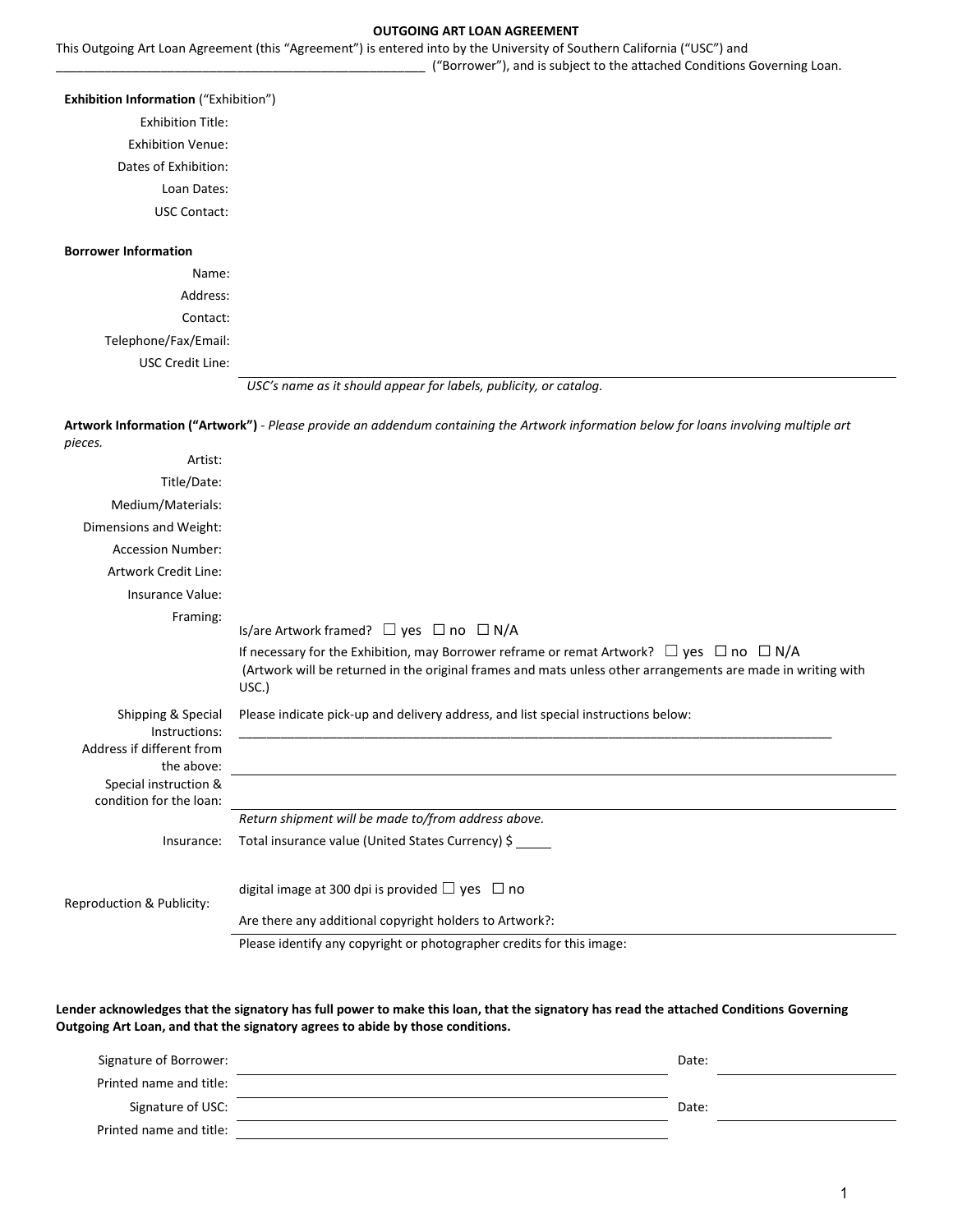#### **CONDITIONS GOVERNING OUTGOING ART LOAN AGREEMENT**

## CARE AND EXHIBITION

1. Borrower will treat Artwork with professional curatorial care, as it does comparable property of its own. Borrower agrees to meet the special requirements for installation and handling as noted in the Agreement. USC is to be notified immediately, followed by a full written report including photographs, if damage or loss is discovered. No Artwork may be altered, cleaned, or repaired without the prior express written permission of USC.

2. Borrower agrees to maintain stable temperature, humidity and light level for the artwork and comply to special environmental need of the artwork as requested by USC. Artwork must be maintained in a building equipped to protect objects from fire, smoke, or flood damage; under 24 hour physical and/or electronic security; and protected from extreme temperatures and humidity, excessive light, and from insects, vermin, dirt, or other environmental hazards. Artwork must be handled only by experienced personnel and be secured from damage and theft by appropriate brackets, railings, display cases, or other responsible means.

3. USC retains the right to determine when, if, and for how long Artwork will be exhibited. USC retains the right to withdraw the loan from exhibition at any time with advance notice. The terms of this Agreement shall apply to any extension of the loan period, as granted by USC in writing.

4. Nothing in these terms and constitutes permission for Borrower to publish reproductions or photographs of Artwork, or any textual content contained therein, unless Borrower obtains USC's prior written approval in each instance. Artwork may be photographed for documentation, promotion and research purposes, and may be photographed by public without flash. USC approval is needed for any other photograph, publication, film, reproduction or telecast. Borrower agrees to furnish USC, free of charge, two copies of any catalogs, lists, or other publications relating to the exhibition in which the Artwork appears or is cited.

# TRANSPORT AND PACKING

1. Packing and transportation shall be by safe methods approved in advance by USC. Experienced art professionals under competent supervision will unpack and repack the Artwork. Repacking must be done with the same or similar materials and boxes, and by the same methods as the Artwork was received.

2. Written condition reports will be made by Borrower on Artwork's arrival and departure to and from the exhibition venue. A copy of the condition report and confirmation receipt should be provided to USC in two weeks. Any condition change of the artwork should be noted and photographed by the borrower and notified USC immediately

3. Cost of shipping, packing, crating and customs will be borne by Borrower unless another arrangement is made in writing.

4. Borrower will adhere to all international shipment regulations. Borrower is responsible for adhering to its country's import/export requirements and USC is required to adhere to United States import/export requirements. Upon USC's request, borrower will promptly provide USC with documentary proof, reasonably acceptable to USC, of Borrower's compliance with all applicable import/export laws.

## **INSURANCE**

1. Artwork will be insured for the amount specified on the face of this Agreement under Borrower's "all risk" wall-to-wall fine arts policy, while in transit and on location, including Earthquake and Terrorism, during the period of the loan. If Borrower fails to secure and maintain said insurance, Borrower will, nevertheless, be required to respond financially in case of loss or damage as if such insurance were in effect. Borrower is responsible for any deductible under the Borrower's policy.

2. The insurance will guarantee payment of claims for loss or deprecation as well as restoration and related costs, in US currency. A certificate of insurance is required before the Artwork is sent by USC, and USC shall be named as an additional insured and a loss payee on the certificate.

## RETURN OF LOANS

1. Unless otherwise agreed in writing, the Agreement automatically terminates on the date specified on the face of this Agreement, and the Artwork must be returned to USC in a satisfactory condition by that date.

2. Unless otherwise specified by USC in writing, Artwork will be returned to Lender only at the address stated on the face of this Agreement.